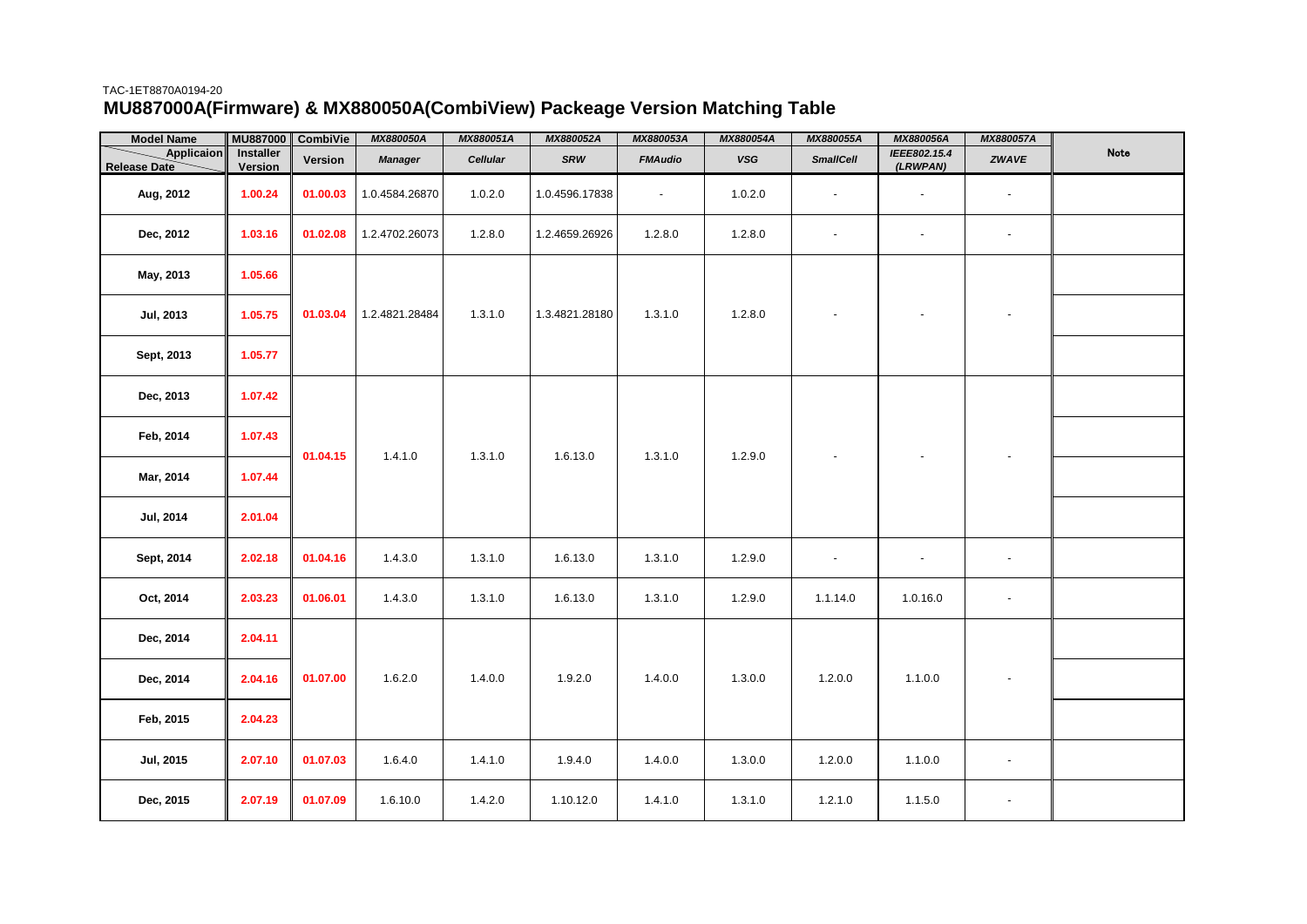| <b>Model Name</b>          | MU887000             | <b>CombiVie</b> | MX880050A      | MX880051A | MX880052A  | MX880053A      | MX880054A  | MX880055A        | MX880056A                | MX880057A    |                                                               |
|----------------------------|----------------------|-----------------|----------------|-----------|------------|----------------|------------|------------------|--------------------------|--------------|---------------------------------------------------------------|
| Applicaion<br>Release Date | Installer<br>Version | Version         | <b>Manager</b> | Cellular  | <b>SRW</b> | <b>FMAudio</b> | <b>VSG</b> | <b>SmallCell</b> | IEEE802.15.4<br>(LRWPAN) | <b>ZWAVE</b> | Note                                                          |
| Feb, 2016                  | 2.08.12              | 01.08.00        | 1.6.10.0       | 1.4.2.0   | 1.10.14.0  | 1.4.1.0        | 1.3.1.0    | 1.2.1.0          | 1.1.6.0                  | 1.0.5.0      |                                                               |
| Feb, 2017                  | 2.08.39              | 01.09.02        | 1.6.10.0       | 1.5.5.0   | 1.10.15.0  | 1.4.1.0        | 1.3.1.0    | 1.2.1.0          | 1.1.6.0                  | 1.0.5.0      |                                                               |
| Feb, 2017                  | 2.08.42              |                 |                |           |            |                |            |                  |                          |              |                                                               |
| Apr, 2017                  | 2.08.45              | 01.09.03        | 1.6.12.0       | 1.5.5.0   | 1.10.18.0  | 1.4.1.0        | 1.3.1.0    | 1.2.1.0          | 1.1.6.0                  | 1.0.5.0      |                                                               |
| Jun, 2017                  | 2.08.51              |                 |                |           |            |                |            |                  |                          |              |                                                               |
| Nov, 2017                  | 2.09.09              | 01.10.01        | 1.6.12.0       | 1.6.1.0   | 1.10.18.0  | 1.4.1.0        | 1.3.1.0    | 1.2.1.0          | 1.1.6.0                  | 1.0.5.0      |                                                               |
| Dec, 2017                  | 2.09.14              | 01.11.02        | 1.6.12.0       | 1.7.4.0   | 1.10.18.0  | 1.4.1.0        | 1.3.1.0    | 1.2.1.0          | 1.1.6.0                  | 1.0.5.0      |                                                               |
| Jan, 2018                  | 2.09.16              | 01.11.03        | 1.6.12.0       | 1.7.4.0   | 1.11.6.0   | 1.4.1.0        | 1.3.1.0    | 1.2.1.0          | 1.1.6.0                  | 1.0.5.0      |                                                               |
| <b>Jul, 2018</b>           | 2.09.30              | 01.11.06        | 1.6.12.0       | 1.7.4.0   | 1.11.9.0   | 1.4.1.0        | 1.3.1.0    | 1.2.1.0          | 1.1.6.0                  | 1.0.6.0      | 30/Aug/2018<br>Fixed SRW version<br>$(1.11.8.0 \gg 1.11.9.0)$ |
| Aug, 2018                  | 2.10.06              | 01.12.02        | 1.6.12.0       | 1.8.5.0   | 1.11.9.0   | 1.4.1.0        | 1.3.1.0    | 1.2.1.0          | 1.1.6.0                  | 1.0.6.0      |                                                               |
| Mar.2019                   | 02.10.33             | 01.12.07        | 1.6.12.0       | 1.8.7.0   | 1.11.12.0  | 1.4.1.0        | 1.3.1.0    | 1.2.1.0          | 1.1.6.0                  | 1.0.6.0      |                                                               |
| Jun.2019                   | 02.10.43             | 01.12.09        | 1.6.12.0       | 1.8.9.0   | 1.11.12.0  | 1.4.1.0        | 1.3.1.0    | 1.2.1.0          | 1.1.6.0                  | 1.0.6.0      |                                                               |
| Jan.2020                   | 02.11.05             | 01.13.01        | 1.6.12.0       | 1.9.2.0   | 1.11.12.0  | 1.4.1.0        | 1.3.1.0    | 1.2.1.0          | 1.1.6.0                  | 1.0.6.0      |                                                               |
| Feb.2020                   | 02.11.08             | 01.13.01        | 1.6.12.0       | 1.9.2.0   | 1.11.12.0  | 1.4.1.0        | 1.3.1.0    | 1.2.1.0          | 1.1.6.0                  | 1.0.6.0      |                                                               |
| Dec.2020                   | 03.01.04             | 01.13.01        | 1.6.12.0       | 1.9.2.0   | 1.11.12.0  | 1.4.1.0        | 1.3.1.0    | 1.2.1.0          | 1.1.6.0                  | 1.0.6.0      |                                                               |
| Jan.2021                   | 03.01.07             | 01.13.01        | 1.6.12.0       | 1.9.2.0   | 1.11.12.0  | 1.4.1.0        | 1.3.1.0    | 1.2.1.0          | 1.1.6.0                  | 1.0.6.0      |                                                               |
| Feb.2021                   | 03.02.02             | 02.00.04        | 2.0.3.0        | 2.0.4.1   | 2.0.2.1    | 2.0.4.1        | 2.0.4.1    | 2.0.3.0          | 2.0.4.1                  | 2.0.4.1      |                                                               |